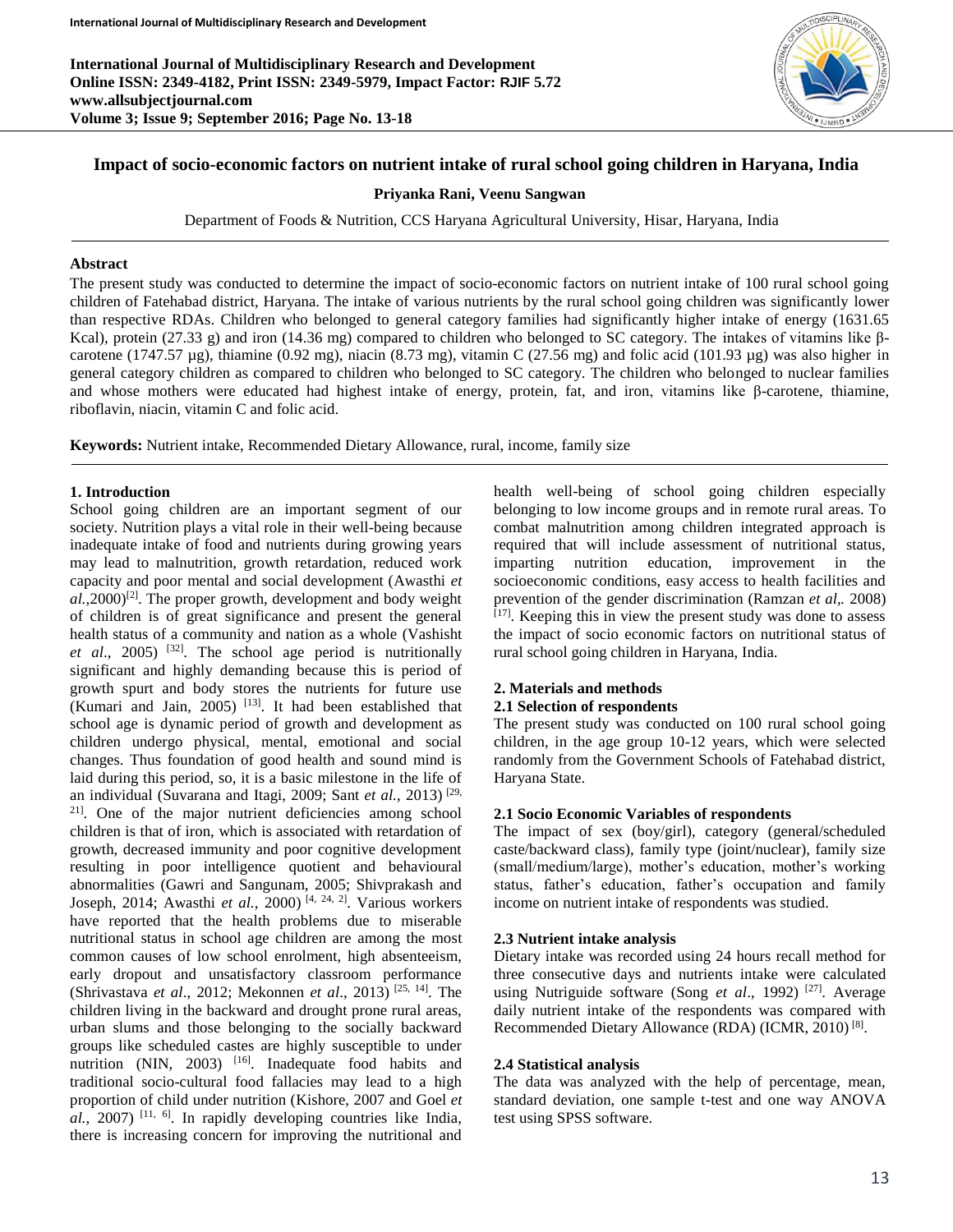#### **3. Results and discussions**

# **3.1 Nutrient intake of boys and girls**

Mean daily intake of energy by boys and girls were 1637.36 Kcal (74.76% of RDA) and 1393.79 Kcal (69.34% of RDA), respectively, which was significantly  $(p \le 0.01)$  lower than RDA (Table 1). The results regarding mean daily intake of protein revealed that mean intake of protein by boys and girls were 27.25 g and 24.26 g, respectively, which were also significantly ( $p \le 0.01$ ) lower than RDA i.e. 68.29 per cent and 60.05 per cent of RDA, respectively. The mean daily calcium consumption of boys (418.21 mg) and girls (369.68 mg) was also significantly ( $p \le 0.01$ ) lower than RDA. The intake of iron by boys and girls were 14.44 mg and 12.45 mg, respectively, which was 68.76 and 46.11 per cent of RDA, respectively. The mean daily intake of  $β$ - carotene by boys and girls was 1640.98 μg and 1305.79 μg, respectively i.e. only 34.18 and 27.20 per cent of RDA, respectively, which was significantly  $(p \le 0.01)$  lower than RDA. The mean daily intake of thiamine

was found to be 0.92 mg for boys and 0.8 mg for girls, which were significantly ( $p \le 0.01$ ) lower than RDA. The daily mean intake of riboflavin of school going children (boys and girls) were 0.60 mg and 0.50 mg respectively which was significantly ( $p \le 0.01$ ) lower than the RDA. The data on mean daily nutrient intake depicted that the daily intake of niacin by boys and girls (10-12 years) was 8.91 mg (59.40% of RDA) and 7.49 mg (57.61% of RDA), respectively which was significantly  $(p \le 0.01)$  less than RDA. The mean daily intake of vitamin C was found to be 26.13 mg by boys and girls consumed 22.61 mg which was 65.32 and 56.52 per cent of the RDA respectively. The mean daily folic acid intake by boys and girls  $(10-12 \text{ years})$  was  $101.69$  and  $89.22 \mu$ g, respectively, which was significantly  $(p \le 0.01)$  less in comparison to RDA. The mean daily intake of vitamin  $B_{12}$  by boys and girls were 0.18 and 0.15 μg which was only 18.00 and 15.00 per cent of RDA, respectively and significantly  $(p \leq 0.01)$  lower than RDA.

**Table 1:** Mean daily intake of nutrients intake by rural school going children (n=100)

| <b>Nutrients</b>        | <b>RDA</b>  | Boys $(n=57)$              | <b>RDA</b>  | Girls $(n=43)$            |
|-------------------------|-------------|----------------------------|-------------|---------------------------|
| Energy (Kcal)           | 2190        | 1637.36±284.48 (74.76)     | 2010        | 1393.79±254.03 (69.34)    |
| Protein $(g)$           | 39.9        | $27.25 \pm 4.77(68.29)$    | 40.4        | $24.26 \pm 4.09$ (60.05)  |
| Fat $(g)$               | 35          | $22.11 \pm 7.44$ (63.17)   | 35          | $17.41 \pm 6.17$ (49.74)  |
| Calcium (mg)            | 800         | $418.21 \pm 106.30(52.28)$ | 800         | 369.68±90.78 (46.21)      |
| Iron $(mg)$             | 21          | $14.44 \pm 2.60$ (68.76)   | 27          | $12.45 \pm 2.11$ (46.11)  |
| $\beta$ -carotene (µg)  | 4800        | 1640.98±577.02 (34.18)     | 4800        | 1305.79±425.30 (27.20)    |
| Thiamine (mg)           | 1.1         | $0.92 \pm 0.17$ (83.63)    | 1.0         | $0.80 \pm 0.14$ (80.00)   |
| Riboflavin (mg)         | 1.3         | $0.60 \pm 0.14$ (46.15)    | 1.2         | $0.50 \pm 0.11$ (41.67)   |
| Niacin $(mg)$           | 15          | $8.91 \pm 1.95(59.40)$     | 13          | $7.49 \pm 1.69(57.61)$    |
| Vitamin $C$ (mg)        | 40          | $26.13 \pm 6.68$ (65.32)   | 40          | $22.61 \pm 5.66$ (56.52)  |
| Folic acid $(\mu g)$    | 140         | $101.69 \pm 19.19(72.63)$  | 140         | $89.22 \pm 18.20$ (63.73) |
| Vitamin $B_{12}(\mu g)$ | $0.2 - 1.0$ | $0.18 \pm 0.13$ (18.00)    | $0.2 - 1.0$ | $0.15 \pm 0.12$ (15.00)   |

Values are mean +SD

Figures in parentheses indicate percent RDA

RDI- Recommended Dietary Intake (ICMR 2010) [8]

## **3.2 Association of nutrient intake with socio-economic variables**

Data revealed that children who belonged to general category families had significantly higher intake of energy (1631.65 Kcal), protein (27.33 g) and iron (14.36 mg) compared to

children who belonged to SC category (Table 2). The intakes of vitamins like β-carotene (1747.57 µg), thiamine (0.92 mg), niacin (8.73 mg), vitamin C (27.56 mg) and folic acid (101.93 µg) was also higher in general category children as compared to children who belonged to SC category.

| <b>Table 2:</b> Effect of caste on mean daily nutrient intake of rural school going children $(n=100)$ |  |  |
|--------------------------------------------------------------------------------------------------------|--|--|
|--------------------------------------------------------------------------------------------------------|--|--|

| <b>Nutrients</b>        | Mean daily nutrient intake   |                                  |                              |  |
|-------------------------|------------------------------|----------------------------------|------------------------------|--|
|                         | General $(n=25)$             | $BC(n=26)$                       | $SC(n=49)$                   |  |
| Energy (Kcal)           | 1631.65 <sup>a</sup> ±352.34 | 1618.28 <sup>a</sup> ±271.99     | $1436.65^b \pm 249.17$       |  |
| Protein $(g)$           | $27.33^a \pm 6.13$           | $27.22^{\mathrm{a}}\text{+}3.95$ | $24.60^b \pm 3.88$           |  |
| Fat $(g)$               | $22.34^a \pm 8.62$           | $20.79^{\circ}$ ±6.04            | $18.57^{\mathrm{a}}\pm 6.90$ |  |
| Calcium (mg)            | $425.52^a \pm 123.13$        | $407.03^a \pm 79.44$             | 377.83 <sup>a</sup> ±99.38   |  |
| $\Gamma$ Iron $(mg)$    | $14.36^a \pm 3.36$           | $14.44^a \pm 2.51$               | $12.74^b \pm 1.86$           |  |
| $\beta$ -carotene (µg)  | $1747.57^{\circ}$ ± 688.38   | 1494.65 <sup>ab</sup> ±528.72    | 1370.09 <sup>b</sup> ±415.21 |  |
| Thiamine (mg)           | $0.92^{\mathrm{a}}\pm0.22$   | $0.93^{a}+0.16$                  | $0.82^{b}+0.12$              |  |
| Riboflavin (mg)         | $0.60^a \pm 0.18$            | $0.58^{ab} \pm 0.12$             | $0.52^b \pm 0.11$            |  |
| Niacin $(mg)$           | $8.73^a \pm 2.56$            | $8.98^a \pm 1.87$                | $7.72^{b+1.47}$              |  |
| Vitamin $C$ (mg)        | $27.56^{\circ}$ ±6.67        | $25.62^{ab} \pm 8.22$            | $22.59^b \pm 4.44$           |  |
| Folic acid $(\mu g)$    | $101.93^a \pm 25.06$         | $102.54^a \pm 19.36$             | $90.18^{b} \pm 14.62$        |  |
| Vitamin $B_{12}(\mu g)$ | $0.19^a \pm 0.13$            | $0.17^{\mathrm{a}}\pm0.10$       | $0.16^a \pm 0.14$            |  |

Values with same superscripts are not significantly different  $(p<0.05)$ .

Values are Mean ± SD

The nutrient intake of general category children was also significantly higher than intake of BC category children in respect of β-carotene, riboflavin and vitamin C. However, BC

category children consumed significantly (p≤0.05) higher amount of energy (1618.28 Kcal), protein (27.22 g), iron (14.44 mg), β-carotene (1494.65 µg), thiamine (0.93 mg),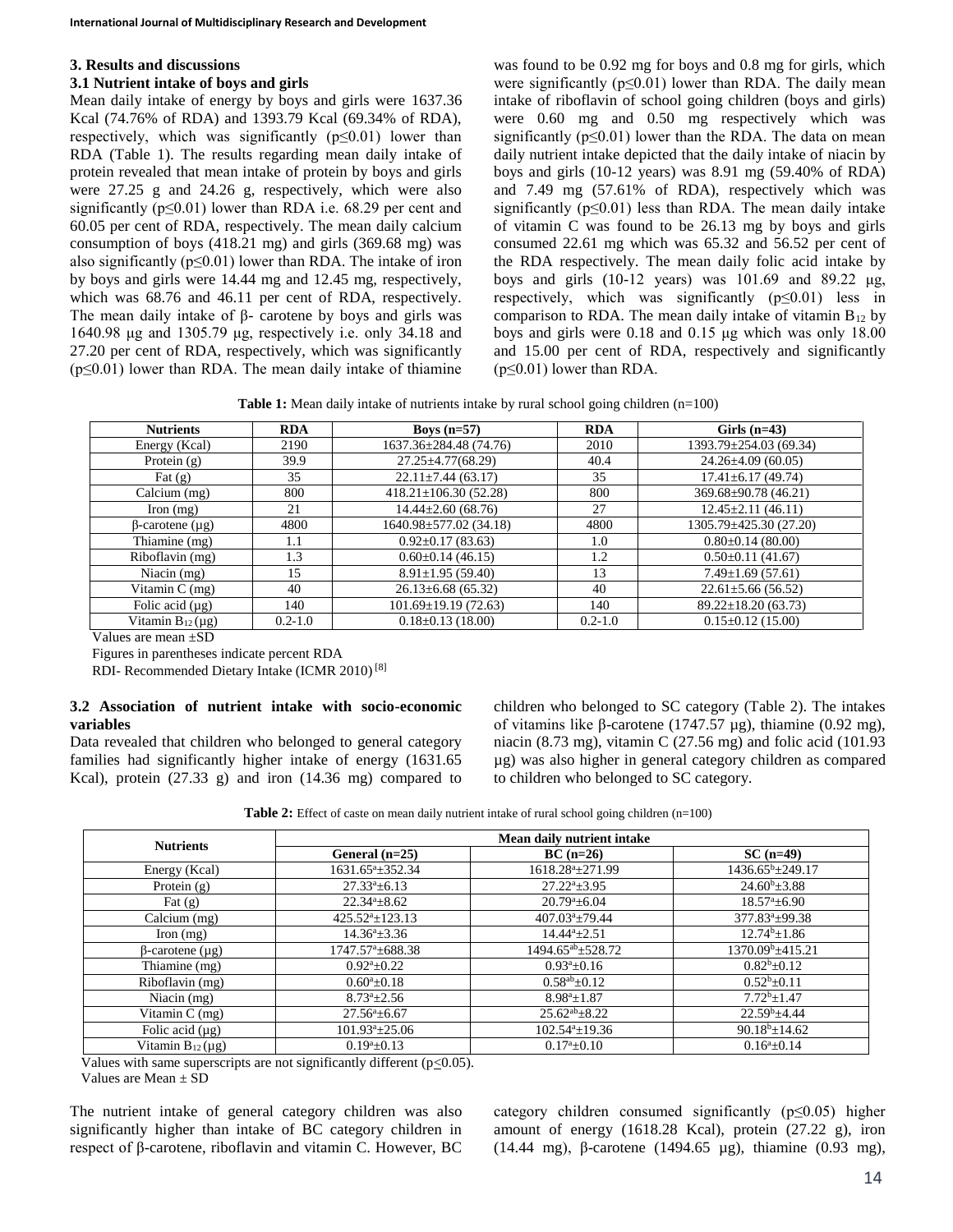riboflavin (0.58 mg), niacin (8.98 mg), vitamin C (25.62 mg) and folic acid (102.54 µg) than SC category children. The results of present study corroborated with those of Kumar *et al.*  $(2000)^{[12]}$  and Craig *et al.*  $(2010)^{[3]}$  who also reported intake of higher amounts of food items by general category children than that of BC and SC children thereby resulting in higher intake of nutrients by general category students. The results of present study were in agreement with those of Sati

 $(2012)$ <sup>[20]</sup>. The children who belonged to nuclear families had highest intake of energy (1568.81 Kcal), protein (26.21 g), fat (20.76 g), iron (13.86 mg) as well as vitamins like β-carotene (1501.89  $\mu$ g), thiamine (0.90 mg), riboflavin (0.56 mg), niacin (8.52 mg), vitamin C (24.85 mg) and folic acid (98.36 µg) than joint family children. The intake of calcium (401.41 mg) and vitamin  $B_{12}$  (0.18 µg) were highest in children who belonged to joint families.

**Table3:** Effect of family type on mean daily nutrient intake of rural school going children (n=100)

| <b>Nutrients</b>        | Mean daily nutrient intake |                      |                         |  |
|-------------------------|----------------------------|----------------------|-------------------------|--|
|                         | Joint $(n=39)$             | Nuclear $(n=61)$     | t-value                 |  |
| Energy (Kcal)           | 1476.02±289.08             | $1568.81 \pm 297.66$ | $-1.53^{NS}$            |  |
| Protein (g)             | $25.58 \pm 4.82$           | $26.21 \pm 4.66$     | $-0.65^{NS}$            |  |
| Fat $(g)$               | $19.05 \pm 6.64$           | $20.76 \pm 7.63$     | $-1.18^{NS}$            |  |
| Calcium (mg)            | $401.41 \pm 111.16$        | $394.74 \pm 97.13$   | $0.31^{NS}$             |  |
| Iron $(mg)$             | $13.14 \pm 2.66$           | $13.86 \pm 2.52$     | $-1.35^{NS}$            |  |
| $\beta$ -carotene (µg)  | 1488.96±621.16             | 1501.89±488.70       | $-0.11^{N\overline{S}}$ |  |
| Thiamine (mg)           | $0.84 \pm 0.17$            | $0.90 \pm 0.17$      | $-1.25^{NS}$            |  |
| Riboflavin (mg)         | $0.55 \pm 0.15$            | $0.56 \pm 0.13$      | $-0.51^{NS}$            |  |
| Niacin (mg)             | $7.96 \pm 1.93$            | $8.52 \pm 1.98$      | $-1.41^{NS}$            |  |
| Vitamin $C$ (mg)        | $24.26 \pm 7.12$           | $24.85 \pm 6.07$     | $-0.43^{NS}$            |  |
| Folic acid $(\mu g)$    | $93.15 \pm 17.72$          | $98.36 \pm 20.72$    | $-1.34^{NS}$            |  |
| Vitamin $B_{12}(\mu g)$ | $0.18 \pm 0.14$            | $0.16 \pm 0.12$      | $0.73^{NS}$             |  |

Values with same superscripts are not significantly different ( $p \le 0.05$ ).

Values are Mean ± SD

 $<sup>NS</sup>$  = Non-significant</sup>

**Table 4:** Effect of family size on mean daily nutrient intake of rural school going children (n=100)

|                         | Mean daily nutrient intake       |                                 |                                       |  |
|-------------------------|----------------------------------|---------------------------------|---------------------------------------|--|
| <b>Nutrients</b>        | Small (up to 4 members) $(n=20)$ | Medium $(5-7$ members) $(n=57)$ | Large $(8 \&$ above members) $(n=23)$ |  |
| Energy (Kcal)           | $1571.86^a \pm 330.08$           | 1524.21 <sup>a</sup> ±304.43    | 1519.38 <sup>a</sup> ±252.05          |  |
| Protein $(g)$           | $26.69^a \pm 5.21$               | $25.82^{a} + 4.84$              | $25.69^a \pm 4.01$                    |  |
| Fat $(g)$               | $20.09^{a} + 6.76$               | $20.03^a \pm 7.75$              | $20.24^{a} + 6.75$                    |  |
| Calcium (mg)            | $411.08^a \pm 113.15$            | $393.82^{a} + 99.59$            | 394.14 <sup>a</sup> ±102.97           |  |
| $\Gamma$ Iron $(mg)$    | $14.23^a + 2.79$                 | $13.41^{a} + 2.68$              | $13.45^{a}+2.14$                      |  |
| $\beta$ -carotene (µg)  | 1683.38 <sup>a</sup> ±498.43     | $1430.37^{\circ}$ ± 558.93      | 1499.39 <sup>a</sup> ±514.92          |  |
| Thiamine (mg)           | $0.91^{a}+0.18$                  | $0.86^{a}+0.18$                 | $0.86^{a}+0.13$                       |  |
| Riboflavin (mg)         | $0.60^a \pm 0.14$                | $0.55^a \pm 0.14$               | $0.55^{\mathrm{a}}\pm0.12$            |  |
| Niacin $(mg)$           | $8.74^{a} + 2.16$                | $8.18^{a} + 2.04$               | $8.21^{a}+1.58$                       |  |
| Vitamin $C$ (mg)        | $25.76^{\circ}$ ±5.29            | $24.12^{\mathrm{a}}\pm6.98$     | $24.86^a \pm 6.20$                    |  |
| Folic acid $(\mu g)$    | $99.73^a \pm 21.27$              | $95.71^a \pm 20.94$             | $94.92^a \pm 14.94$                   |  |
| Vitamin $B_{12}(\mu g)$ | $0.18^{a}+0.14$                  | $0.17^{a}+0.12$                 | $0.17^{a}+0.13$                       |  |

Values with same superscripts are not significantly different ( $p \le 0.05$ ).

Values are Mean ± SD

Data in table 4 revealed that children who belonged to small sized families had higher intake of macronutrients like energy (1571.86 Kcal) and protein (26.69 g) as well as micronutrients like calcium (411.08 mg), iron (14.23 mg), β-carotene (1683.38 µg), thiamine (0.91 mg), riboflavin (0.60 mg), niacin (8.74 mg), vitamin C (25.76 mg), folic acid (99.73 µg) and vitamin  $B_{12}$  (0.18  $\mu$ g) as compared to children of medium sized and large sized families. A significant relation between

nutritional status and small size of families had been reported by Shahnaz *et al.* (1998) <sup>[23]</sup> and Rimpi (2002) <sup>[19]</sup>. The children whose mothers were educated upto intermediate and above had highest intake of protein (26.14 g), calcium (399.75 mg), iron (13.70 mg), β-carotene (1516.47 µg), folic acid (97.19  $\mu$ g) and vitamin B<sub>12</sub> (0.18  $\mu$ g) than other children (Table 5).

**Table 5:** Effect mother's education on mean daily nutrient intake of school going children (n=100)

|                      | Mean daily nutrient intake       |                        |                               |  |
|----------------------|----------------------------------|------------------------|-------------------------------|--|
| <b>Nutrients</b>     | Up to primary $(n=59)$           | Up to matric $(n=32)$  | Intermediate $\&$ above (n=9) |  |
| Energy (Kcal)        | $1549.98^{\mathrm{a}}\pm 295.89$ | $1521.00^{a} + 263.22$ | $1460.17^{\circ}$ ± 418.56    |  |
| Protein $(g)$        | $25.29^{a} + 6.21$               | $25.83^{a} + 4.75$     | $26.14^{a} + 4.51$            |  |
| Fat $(g)$            | $20.21^{a} + 7.43$               | $19.94^{a} + 6.56$     | $19.83^{a}+9.34$              |  |
| Calcium $(mg)$       | $391.59^{a}+127.58$              | $394.53^{a}+113.23$    | $399.75^{a} + 93.60$          |  |
| $\Gamma$ Iron $(mg)$ | $12.57^{a} + 3.10$               | $13.64^{a}+2.24$       | $13.70^{\circ}$ ±2.69         |  |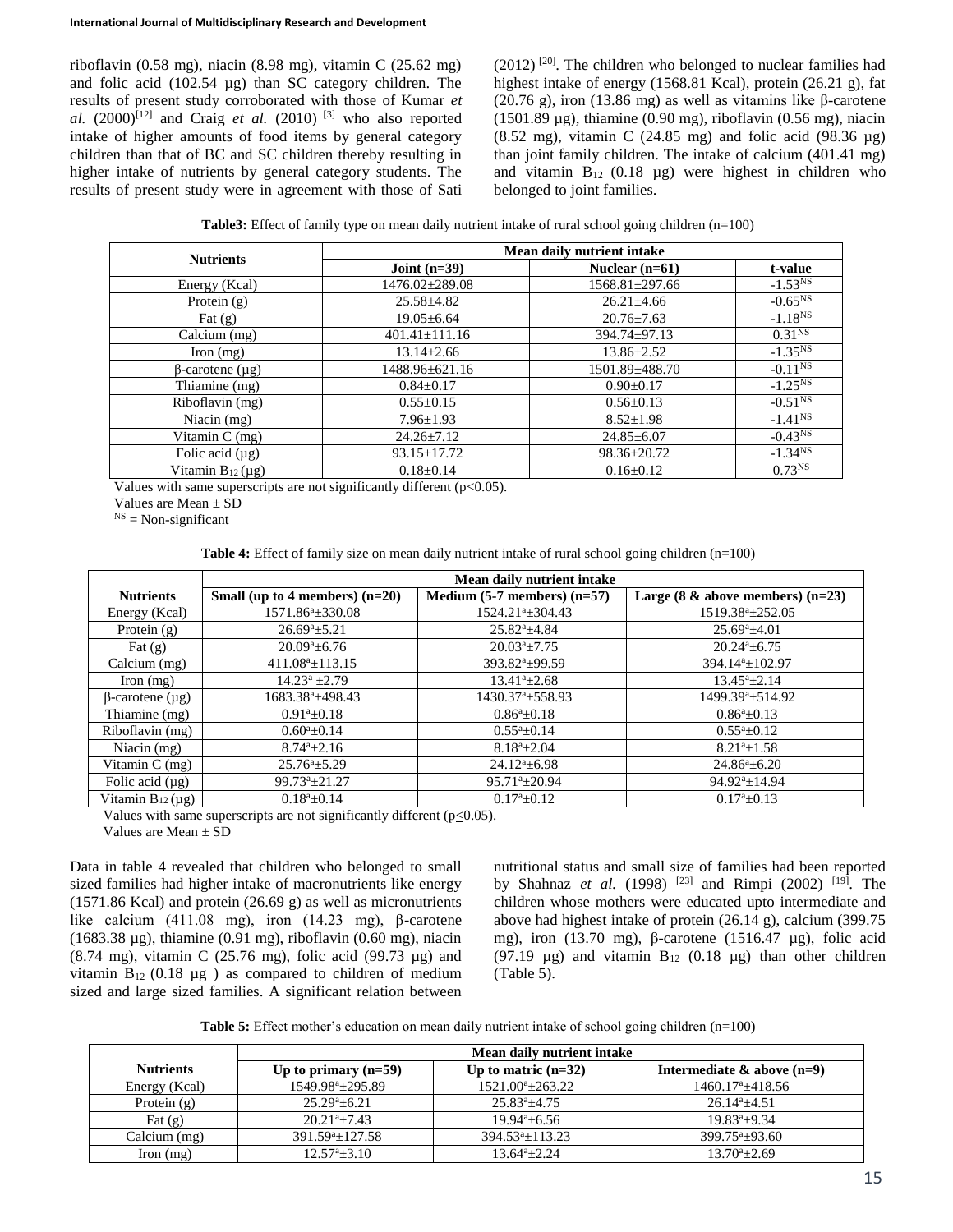#### **International Journal of Multidisciplinary Research and Development**

| B-carotene (µg)         | $1324.53^{\circ}$ ± 544.81 | $1509.13^{a} + 601.36$ | $1516.47^{a} + 510.51$ |
|-------------------------|----------------------------|------------------------|------------------------|
| Thiamine (mg)           | $0.88^{a}+0.18$            | $0.87^{a}+0.15$        | $0.82^{a} + 0.21$      |
| Riboflavin (mg)         | $0.53^{a}+0.16$            | $0.56^{a} + 0.15$      | $0.56^{a}+0.13$        |
| Niacin $(mg)$           | $8.39^{\rm a} \pm 2.08$    | $8.33^{a} \pm 1.55$    | $7.58^{a}+2.55$        |
| Vitamin $C$ (mg)        | $24.99^{\circ}+6.58$       | $24.88^{\circ}+6.49$   | $21.29^{a} + 5.32$     |
| Folic acid $(\mu g)$    | $94.15^{a} + 27.60$        | $95.36^a \pm 17.38$    | $97.19^{a}+19.81$      |
| Vitamin $B_{12}(\mu g)$ | $0.17^{a}+0.11$            | $0.17^{a}+0.14$        | $0.18^{a} + 0.17$      |

Values with same superscripts are not significantly different ( $p \le 0.05$ ).

Values are Mean ± SD

**Table 6:** Effect of mother's working status on mean daily nutrient intake of school going children (n=100)

| <b>Nutrients</b>        |                      | Mean daily nutrient intake     |                    |
|-------------------------|----------------------|--------------------------------|--------------------|
|                         | Working $(n=31)$     | Non-working (Housewife) (n=69) | t-value            |
| Energy (Kcal)           | $1541.41 \pm 326.80$ | 1528.68±284.12                 | $0.19^{NS}$        |
| Protein $(g)$           | $25.82 + 4.48$       | $26.28 \pm 5.24$               | $-0.42^{NS}$       |
| Fat $(g)$               | $19.86 \pm 7.55$     | $20.61 \pm 6.71$               | $-0.50^{NS}$       |
| Calcium (mg)            | $391.64 \pm 96.58$   | $410.04 \pm 114.76$            | $-0.78^{NS}$       |
| Iron $(mg)$             | $13.52 \pm 2.43$     | $13.74 \pm 2.94$               | $-0.36^{NS}$       |
| $\beta$ -carotene (µg)  | $1576.43 \pm 673.93$ | 1461.09±471.01                 | 0.86 <sup>NS</sup> |
| Thiamine (mg)           | $0.88 \pm 0.19$      | $0.87 \pm 0.16$                | $0.29^{NS}$        |
| Riboflavin (mg)         | $0.55 \pm 0.13$      | $0.57 \pm 0.16$                | $-0.56^{NS}$       |
| Niacin $(mg)$           | $8.25 \pm 1.90$      | $8.41 \pm 2.15$                | $-0.35^{NS}$       |
| Vitamin $C$ (mg)        | $25.19 \pm 7.77$     | $24.36 \pm 5.84$               | $0.52^{NS}$        |
| Folic acid $(\mu g)$    | $96.29 \pm 21.03$    | $96.35 \pm 19.21$              | $-0.13^{NS}$       |
| Vitamin $B_{12}(\mu g)$ | $0.16 \pm 0.13$      | $0.18 \pm 0.13$                | $-0.63NS$          |

Values are mean ±SD

Figures in parentheses indicate percent RDA

This may be due to the reason that the educated mothers were more conscious and aware of their children's requirement. The results of present study are in agreement with the findings of Abbi *et al.* (1988)<sup>[1]</sup>, Susheela (1992)<sup>[28]</sup> and Sethi (2012)<sup>[22]</sup>. It can also be interpreted that as mothers' education level increased there may be an increase in the consumption of protein rich foods like pulses and milk and milk products and protective foods like green leafy vegetables and fruits thus resulting in increased intake of various nutrients. Similar findings have been reported by several other workers (Thane *et al.,* 2003 and Mukherjee *et al.,* 2008)<sup>[30, 15]</sup> who reported that mother's educational status was positively associated with

health and nutritional status of children. The children whose mothers were non-working (housewives) had higher intake of protein (26.28 g), fat (20.61 g), calcium (410.04 mg), iron (13.7 mg) and their intake of vitamins like riboflavin (0.57 mg), niacin (8.41 mg), folic acid (96.35  $\mu$ g) and vitamin B<sub>12</sub> (0.18 µg) was also higher than children whose mothers were working (Table 6). Negative effect of mother's working status on mean daily food intake of respondents had also been reported by the several workers (Sati, 2012 and Hans, 2014) [20, 7]. However Thimmayamma *et al.* (1982)<sup>[31]</sup> reported minor influence of mother's working status on diet and nutrition of school children.

**Table 7:** Effect of father's education on mean daily nutrient intake of rural school going children (n=100)

| <b>Nutrients</b>        | Mean daily nutrient intake   |                             |                                |  |
|-------------------------|------------------------------|-----------------------------|--------------------------------|--|
|                         | Upto primary $(n=52)$        | Upto matric $(n=29)$        | Intermediate $\&$ above (n=19) |  |
| Energy (Kcal)           | 1526.60 <sup>a</sup> ±289.51 | $1482.06^a \pm 303.86$      | $1576.55^{\circ}$ ± 307.84     |  |
| Protein $(g)$           | $25.75^{\circ}$ ±4.47        | $25.39^{\circ}$ ±4.63       | $26.72^{\mathrm{a}} \pm 5.22$  |  |
| Fat $(g)$               | $20.08^a \pm 7.08$           | $20.73^a \pm 7.43$          | $19.16^a \pm 7.82$             |  |
| Calcium (mg)            | $392.89^a \pm 93.05$         | $411.69^{\circ} \pm 123.30$ | $387.63^a \pm 94.45$           |  |
| $\ln(m)$                | $13.43^a \pm 2.51$           | $13.16^a \pm 2.24$          | $14.14^a \pm 2.91$             |  |
| $\beta$ -carotene (µg)  | 1444.39 <sup>a</sup> ±490.24 | $1619.79^{\circ}$ ±678.42   | 1452.77 <sup>a</sup> ±423.82   |  |
| Thiamine (mg)           | $0.86^a \pm 0.17$            | $0.90^a \pm 0.18$           | $0.85^{\mathrm{a}}\pm0.15$     |  |
| Riboflavin (mg)         | $0.55^{\mathrm{a}}\pm0.12$   | $0.59^a \pm 0.17$           | $0.54^a \pm 0.12$              |  |
| Niacin $(mg)$           | $8.24^a \pm 1.98$            | $8.66^{a}+2.09$             | $7.91^{\text{a}} \pm 1.72$     |  |
| Vitamin $C$ (mg)        | $23.90^{a} + 5.84$           | $26.38^{\circ} \pm 8.30$    | $23.90^a \pm 4.42$             |  |
| Folic acid $(\mu g)$    | $95.49^a \pm 19.96$          | $99.18^a \pm 19.96$         | $94.27^{\mathrm{a}}\pm19.03$   |  |
| Vitamin $B_{12}(\mu g)$ | $0.16^a \pm 0.11$            | $0.18^{a}+0.16$             | $0.16^a \pm 0.12$              |  |

Values with same superscripts are not significantly different  $(p<0.05)$ .

Values are Mean + SD

 $<sup>NS</sup>$  = Non-significant</sup>

Table 7 depicted the effect of father's education on nutrient intake of rural school going children. The data revealed that the school children whose fathers were educated upto intermediate and above had highest intake of energy (1576.55 Kcal), protein (26.72g) and iron (14.14 mg). The results of present study corroborated with those of Katyal  $(2014)$ <sup>[9]</sup> who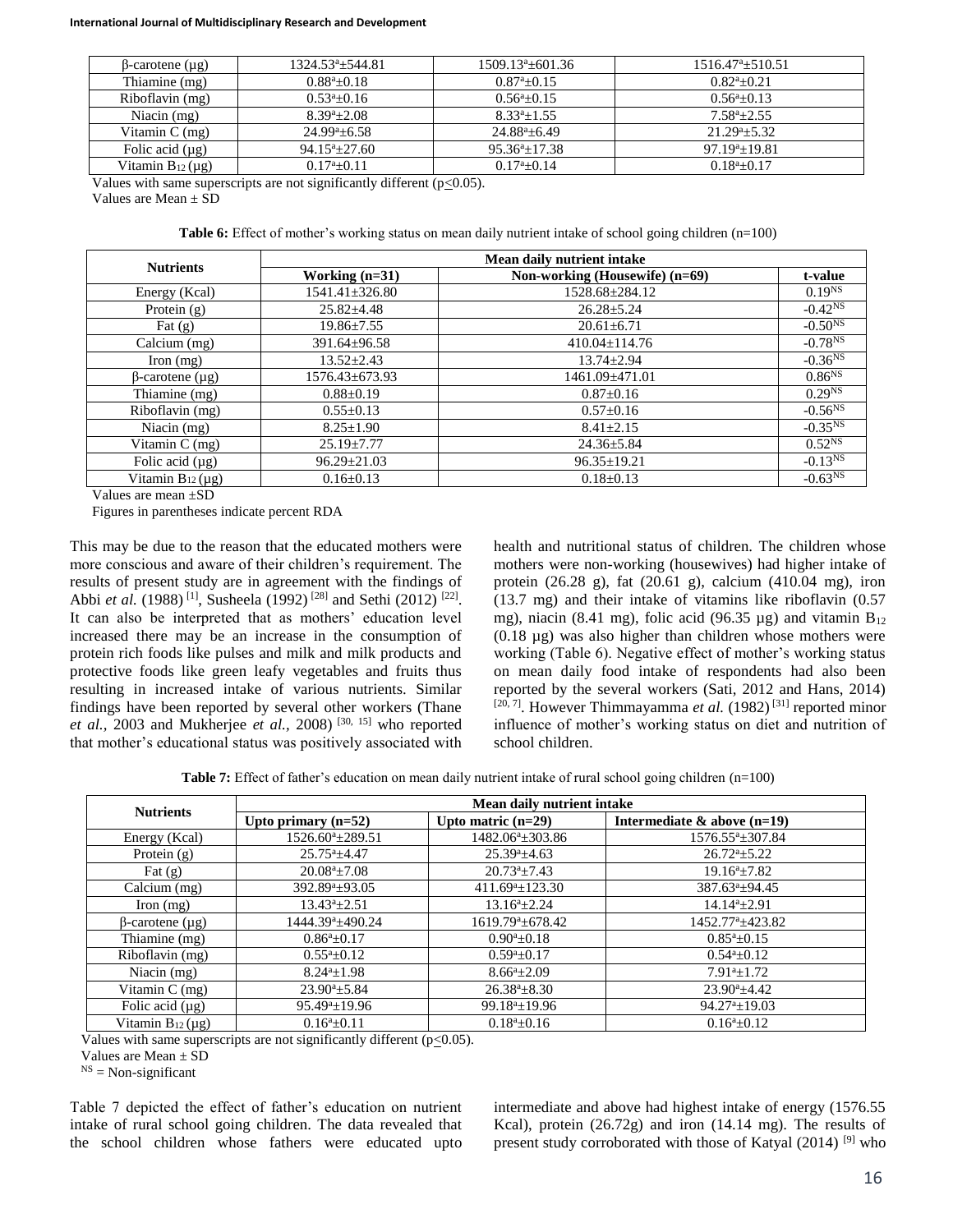observed that consumption of cereals, pulses, milk and milk products, roots and tubers, green leafy vegetables, other vegetables and fruits were slightly higher in the children whose fathers were educated up to intermediate and above thereby resulting in higher intake of different nutrients.

**Table 8:** Effect of father's occupation on mean daily nutrient intake of school going children (n=100)

|                         | Mean daily nutrient intake      |                              |                                |                                  |                              |
|-------------------------|---------------------------------|------------------------------|--------------------------------|----------------------------------|------------------------------|
| <b>Nutrients</b>        | <b>Business</b>                 | <b>Caste occupation</b>      | <b>Cultivation/Agriculture</b> | Labour                           | <b>Service</b>               |
|                         | $(n=7)$                         | $(n=14)$                     | $(n=49)$                       | $(n=19)$                         | $(n=11)$                     |
| Energy (Kcal)           | 1480.33 <sup>a</sup> ±333.65    | 1537.29 <sup>a</sup> ±323.17 | $1647.06^a \pm 257.14$         | $1423.21^{\mathrm{a}}\pm 264.65$ | $1588.45^{\circ} \pm 207.35$ |
| Protein $(g)$           | $25.56^a \pm 5.01$              | $27.59^{\circ}$ ±4.35        | $26.01^a \pm 5.16$             | $24.66^a \pm 4.02$               | $26.21^a \pm 3.96$           |
| Fat $(g)$               | $17.33b\pm 6.70$                | $23.26^a \pm 7.46$           | $21.15^{ab} + 7.71$            | $16.44^{b} \pm 6.00$             | $19.42^{ab} + 4.86$          |
| Calcium (mg)            | $382.16^a \pm 76.12$            | $441.03^a \pm 102.85$        | $407.89^a \pm 107.67$          | $357.16^a \pm 99.30$             | $373.83^a \pm 77.35$         |
| Iron $(mg)$             | $13.49^a \pm 2.55$              | $14.14^{a} + 2.25$           | $13.46^a \pm 2.96$             | $12.98^{a}+2.28$                 | $14.53^a \pm 1.52$           |
| $\beta$ -carotene (µg)  | $1298.17^{\text{a}} \pm 178.86$ | $1634.18^a \pm 545.63$       | $1569.69^{\circ}$ ±598.59      | 1306.54 <sup>a</sup> ±538.19     | 1452.72 <sup>a</sup> ±317.98 |
| Thiamine (mg)           | $0.87^{\mathrm{a}}\pm0.19$      | $0.92^a \pm 0.15$            | $0.86^a \pm 0.19$              | $0.84^a \pm 0.15$                | $0.92^{\mathrm{a}}\pm0.12$   |
| Riboflavin (mg)         | $0.54^a \pm 0.12$               | $0.56^a \pm 0.16$            | $0.61^a \pm 0.14$              | $0.51^a \pm 0.12$                | $0.56^a \pm 0.13$            |
| Niacin $(mg)$           | $8.36^a \pm 2.07$               | $8.83^a \pm 1.79$            | $8.15^a \pm 2.17$              | $7.92^{\mathrm{a}}$ ±1.81        | $8.89^a \pm 1.35$            |
| Vitamin $C$ (mg)        | $22.38^a \pm 3.01$              | $24.69^a \pm 5.84$           | $25.26^a \pm 6.91$             | $22.28^a \pm 6.80$               | $27.15^a \pm 5.47$           |
| Folic acid $(\mu g)$    | $94.00^a \pm 21.60$             | $100.07^{\circ}$ ±18.55      | $95.33^a \pm 21.21$            | $94.73^a \pm 17.70$              | $100.28^a \pm 18.28$         |
| Vitamin $B_{12}(\mu g)$ | $0.15^a \pm 0.10$               | $0.23^a \pm 0.16$            | $0.18^a \pm 0.12$              | $0.12^a \pm 0.20$                | $0.13^a \pm 0.10$            |

Values with same superscripts are not significantly different  $(p<0.05)$ .

Values are Mean ± SD

The data in table 8 depicted that there was non-significant difference of father's occupation on intake of different nutrients among respondents except for fat intake. The intake of pulses, green leafy vegetables, roots and tubers, milk and milk products, fats and oils and sugar and jaggery were higher among children whose fathers were engaged in agriculture while intake of cereals, other vegetables and fruits was higher in children whose fathers were doing service (Rani 2015)  $^{[18]}$ . Data in Table 9 revealed that rural school children belonging

to families having high income had highest intake of energy (1649.66 Kcal), protein (27.55 g), fat (23.06 g), calcium (439.27 mg) and iron (14.15 mg) followed by children of medium and low income group. George et al. (2003) <sup>[5]</sup> emphasized that purchasing power is obviously a major determinant of food intake. The findings of the present study were in agreement with those of Skinner *et al.* (2000)<sup>[26]</sup> and Kikafunda and Walker (2000)<sup>[10]</sup>.

**Table 9:** Effect family income on mean daily nutrient intake of rural school going children (n=100)

|                         | Mean daily nutrient intake              |                                             |                                              |  |
|-------------------------|-----------------------------------------|---------------------------------------------|----------------------------------------------|--|
| <b>Nutrients</b>        | Low income (up to Rs. 5000)<br>$(n=27)$ | Middle income (Rs. 5001-10,000)<br>$(n=50)$ | High income (Rs. 10,001 & above)<br>$(n=23)$ |  |
|                         | 1394.73 <sup>b</sup> ±265.18            |                                             |                                              |  |
| Energy (Kcal)           |                                         | $1553.25^a \pm 277.46$                      | 1649.66 <sup>a</sup> ±319.54                 |  |
| Protein $(g)$           | $24.15^a \pm 4.41$                      | $26.22^a \pm 4.37$                          | $27.55^a \pm 5.24$                           |  |
| Fat $(g)$               | $16.52^b \pm 6.44$                      | $20.61^a \pm 6.02$                          | $23.06^a \pm 8.51$                           |  |
| Calcium (mg)            | $362.10^{a} \pm 110.19$                 | $397.09^{ab} \pm 85.93$                     | 439.27 <sup>a</sup> $\pm$ 113.85             |  |
| Iron $(mg)$             | $12.78^a \pm 2.26$                      | $13.76^a \pm 2.41$                          | $14.15^a \pm 3.15$                           |  |
| $\beta$ -carotene (µg)  | 1398.75 <sup>b</sup> ±502.88            | 1434.43 <sup>ab</sup> ±473.96               | $1747.70^a \pm 657.53$                       |  |
| Thiamine (mg)           | $0.82^{b}+0.15$                         | $\frac{0.88^{ab} \pm 0.16}{b}$              | $0.91^a \pm 0.20$                            |  |
| Riboflavin (mg)         | $0.52^b \pm 0.12$                       | $0.55^{ab} \pm 0.13$                        | $0.61^{\mathrm{a}}\pm0.16$                   |  |
| Niacin (mg)             | $7.68^a \pm 1.78$                       | $8.47^{\mathrm{a}}\pm1.81$                  | $8.65^{\mathrm{a}}\pm2.38$                   |  |
| Vitamin $C$ (mg)        | $23.41^a \pm 6.13$                      | $24.49^{\circ}$ ± 6.36                      | $26.31^a \pm 7.03$                           |  |
| Folic acid $(\mu g)$    | $89.92^{b} \pm 17.71$                   | $97.53^{ab} \pm 19.02$                      | $101.25^a \pm 22.08$                         |  |
| Vitamin $B_{12}(\mu g)$ | $0.13^a \pm 0.14$                       | $0.16^{ab} + 0.11$                          | $0.22^{a}+0.14$                              |  |

Values with same superscripts are not significantly different ( $p \le 0.05$ ).

Values are Mean + SD

#### **Conclusions**

Socio-economic variables such as caste, family type, family size, mother's education, mother's working status, father's education, father occupation and family income had varying effect on mean nutrient intake of the rural school going children. The results of the present study showed that intake of nutrients were higher in children who belonged to families with high income group. Similar types of effects of socioeconomic variables were observed on mean daily intake of various nutrients like energy, protein, fat, calcium, iron, βcarotene, B-complex vitamins, vitamin C, folic acid and

vitamin  $B_{12}$  by the respondents. The findings of this study would help the policy makers, economists, nutritionists, scientists and doctors to plan for the well-being of our future generations.

#### **References**

- 1. Abbi R, Christian P, Gujral S, Gopaldas T. The impact of maternal work status on the nutritional and health status of children. Food and Nutrition Bulletin. 1988; 13(1):51- 54.
- 2. Awasthi CP, Kumar S, Tiwari PP, Singh AB. Nutritional status of pre-school and school children in rural area of